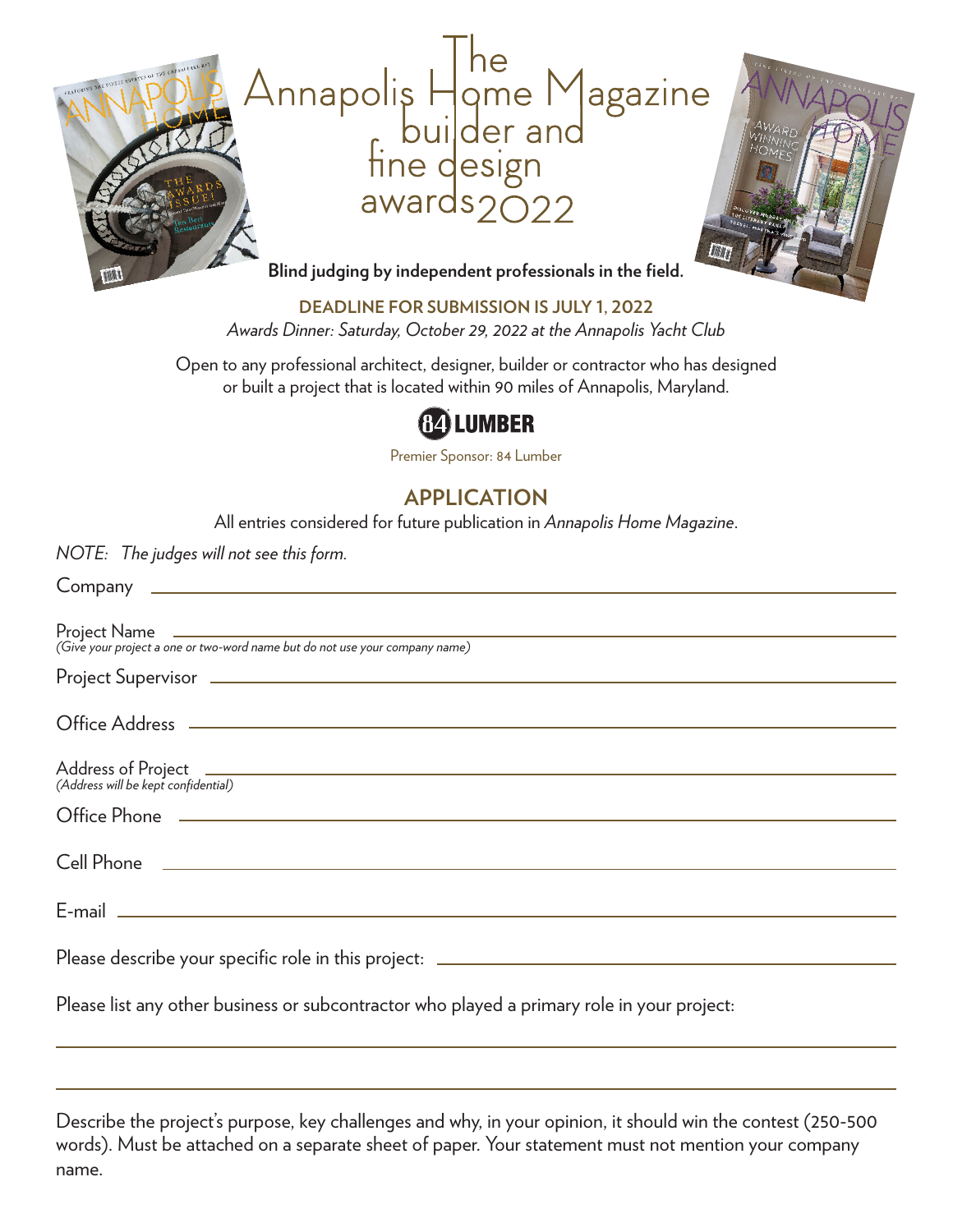#### **PROJECT CATEGORY** (circle one)

\**Separate application & fee required for each project. Maximum three contest entries total per company.*

#### **Architecture**

Residential Architecture—Traditional or Transitional

Residential Architecture—Contemporary

Public or Commercial Architecture

Garage or Outbuilding

### **Custom Building**

Custom Home Building—fewer than 4,000 square feet

Custom Home Building—over 4,000 square feet

Residential Remodel (include before and after)

Historic Remodel

#### **Kitchen and Bath**

Kitchen—Under \$200,000 (total kitchen costs, including design and installation)

Kitchen—Over \$200,000

Bath

#### **Interior Design**

Interior Design—Whole House *(Including beach house or guest house with 4 or more rooms)*

Interior Design—Living Room, Family Room and/or Dining Room

Interior Design—Master or Bedroom

Interior Design—Any other single room except kitchen and bath

Interior Design—Commercial or Public Project

#### $\rho_{\rm eff}$  countertops, countertops, countertops, contrarts in any other single home feature not covered in any other category) **Out-of-State Project by an Annapolis Designer**

Any project by an Annapolis architect or designer that is outside the Maryland and greater Washington, D.C. region. This catagory is open only to architects and designers whose primary office is based in Annapolis, MD.

#### **Landscape Architecture**

Whole Landscape Designed by a Landscape Architect

#### **Landscape, Hardscape, and Outdoor Living**

Whole Landscape Design

Waterfront Landscape or Shoreline

Hardscape

Commercial or Public Landscape

#### **Distinctive Home Feature**

(painting, flooring, countertops, custom windows or doors, etc. or any other single home feature not covered in another category)

#### **Special Category: Total Home Project by a Professional Team**

A new home (2019-2022) that has employed *all four* of these licensed professionals who have produced work at an equal level of quality: Architecture, Custom Building, Interior Design, and Landscape Architecture. The project will be reviewed as a whole, but an essay must address all the aspects of the home. On a separate sheet include specific names (not only company names) of each key team member. Names will not be revealed to judges, but will be included in credits should you win. Note: A professional may also enter the home in an individual category.

Date Project Start Date Completed

*Project must have been completed after January 1, 2019*

• I confirm that I have read the guidelines and been truthful in completing and submitting this application. I agree to not hold the Publishers and *Annapolis Home Magazine*, c/o Taylor-Haywood Media, liable for any error or any other aspect of this contest.

• Photographic Publication Permission: I represent and warrant that Taylor-Haywood Media (THM) has the legal right to use any and all intellectual property (i.e., photographs and text) provided by me. I also agree that THM has the right to edit the intellectual property, including, but not limited to, cropping images and/or adding text, in any way THM sees fit for editorial purposes. I, including my successors and assigns, will defend, indemnify, and hold THM harmless against any and all actions, demands, damages, and costs (including attorney fees) which arise out of any allegation that any intellectual property used infringes on the copyright, patent, or other proprietary right of any third party.

Signature Date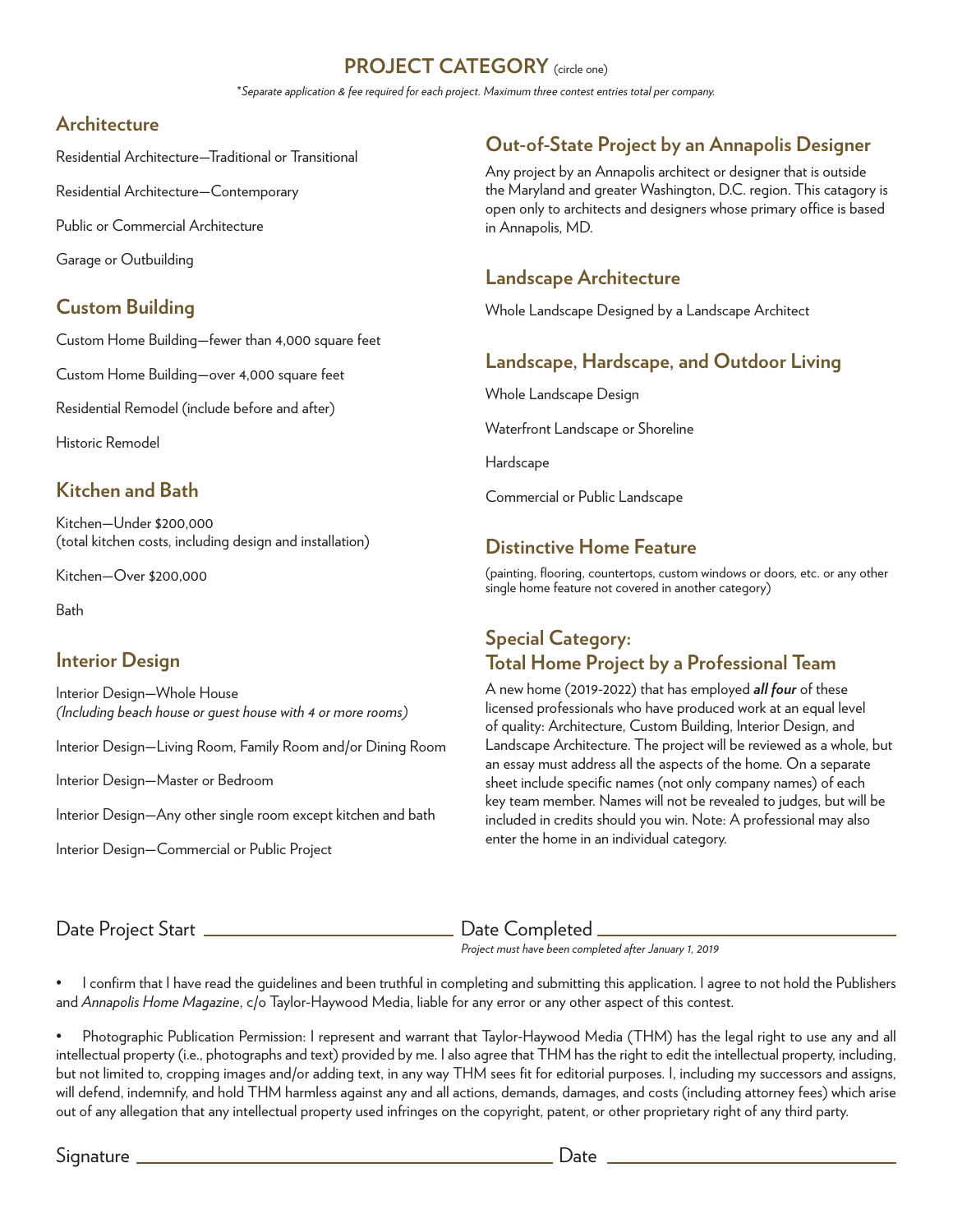### **GUIDELINES**

- 1. Who is qualified to enter?
	- Any professional architect, designer, builder or contractor who has designed or built a project that is located within 90 miles of Annapolis, Maryland.
- 2. Project must be completed at the time of submission. The project must have been completed after **January 1, 2019.**
- 3. Project may have been awarded other industry prizes and may have been previously published.
- 4. If your project fits several categories, select the one best category where your work will shine. The judges will have the discretion to consider the project in another category.
- 5. 6-12 professional, high-resolution photos (300 dpi) for each submission. For remodel project, you must include at least one "before" photograph.

 **We highly recommend that you enlist a professional photographer.** If you do, make certain that you have written permission from the photographer for *Annapolis Home Magazine*, c/o Taylor-Haywood Media to publish the photographs.

 If you need help locating a professional photographer in the area, contact Robert Haywood at robert@annapolishomemag.com.

 Because these awards involve blind judging, a photograph cannot identify the professional's name or company.

- 6. **Grand Prizes** will be awarded, as well as **Design Excellence,** and **Merit** awards. The judges reserve the right not to award a prize for a specific category and to consider a project in a different category. All winners will be featured in a special Awards issue of *Annapolis Home Magazine*.
- 7. Any questions will be resolved by the publishers. Publishers' decisions are final.
- 8. Entry Fee: \$200 for first entry, \$175 for second, and \$150 for third. *Three entries maximum.*